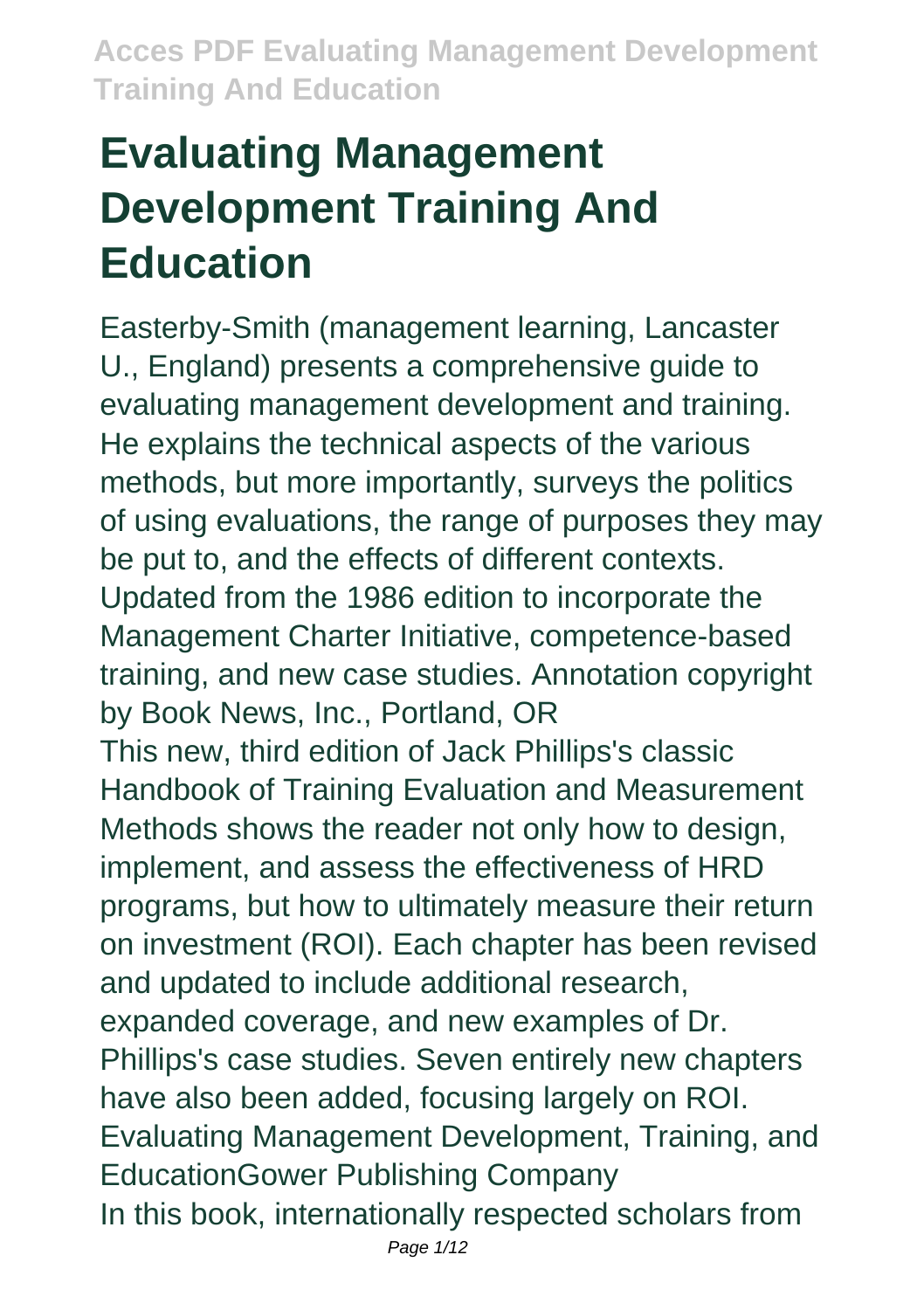the disciplines of educational science, business administration and psychology thoroughly discuss practice-related questions on learning transfer in organizations. Readers will learn solid concepts for securing and evaluating learning transfer. This volume offers new insights about learning transfer in organizations and their implications for both research and practice. It examines the actual state in practice and provides the foundation for improvements in the design and evaluation of further training measures that are conducive to the transfer of learning. In addition, coverage details theoretical models on learning transfer in further vocational training and develops concepts that enable the transfer of learning for further training in organizations. The book also evaluates further training measures on different levels on the basis of relevant criteria. Learning professionals have a love-hate relationship with measurement and evaluation. On one hand, most people agree that evaluation and the evolving results can represent important information. On the other hand, the act of evaluation seems daunting and beyond their interest in learning and development. But there is no arguing that the call for accountability of resource expenditures is louder than ever. To support learning professionals as they answer this call, ASTD is launching a new handbook, Handbook of Measuring and Evaluating Training. This new book addresses the mechanics of Page 2/12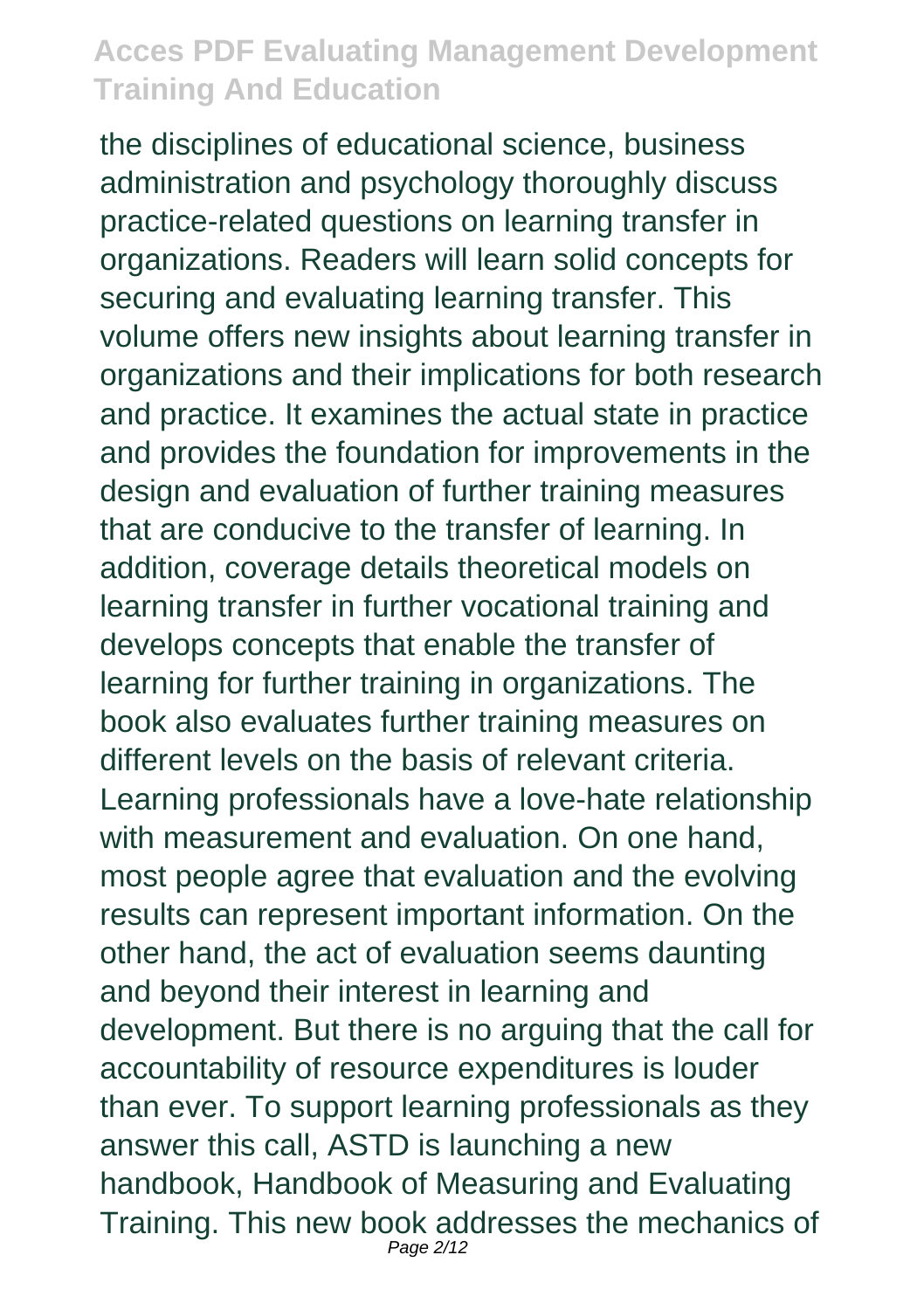evaluation from the perspective of a variety of contributors. It addresses content relevant to the four phases of measurement and evaluation: planning, data collection, data analysis, and reporting. In addition, chapters are included that support implementation of your measurement practice. Each chapter is written to achieve at least three learning objectives. A knowledge check is included at the end of each chapter to ensure readers gain at least one new insight.

Written by a team of experienced practitioners who have worked in HR in many organizational sectors, Leadership and Management Development offers students an ideal blend of critical and practice-based approaches. Drawing on their extensive backgrounds, the authors combine insights from the latest research with a multitude of cases and examples. A truly international range of cases--along with examples from both the not-for-profit and commercial sectors and from organizations of all sizes--provide a well-rounded demonstration of how management and leadership work across all areas. The cases are followed by reflective questions and problem-based scenarios that encourage academic, practical, and personal development and provide opportunities for assessment. Leadership and Management Development also includes separate chapters on two key issues--ethics and diversity--and a wide range of pedagogical features and academic references. The text is enhanced by a Companion Website containing resources for students (full audio podcasts featuring practitioners who expand on case studies from the book; sample exam questions with answers; a flashcard glossary; annotated web links arranged by topic; and further reading updates) and instructors (PowerPoint-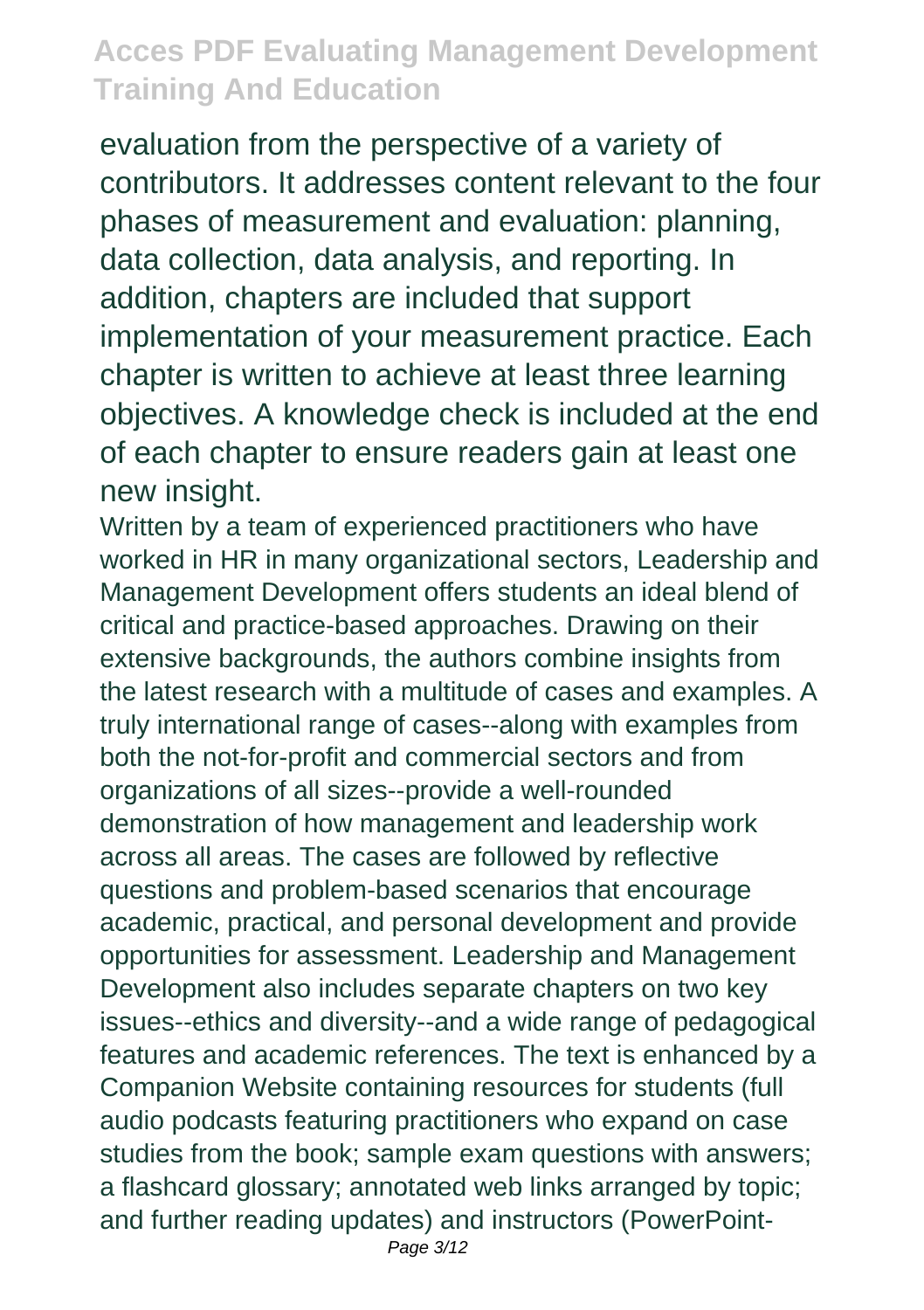based slides for each chapter; a teaching outline and answers to questions; and seminar activities). Practical in tone, yet firmly based on sound theoretical foundations, the book clearly shows how evaluation can and should be applied before, during and after training Guidelines are suggested, methods described and practical, tried and tested, resources detailed. Structured to allow trainers to develop evaluation models that are ideally suited to their individual needs, this definitive handbook gives practical advice on all aspects of training evaluation, including knowledge tests and the use of ranking scales; behaviour observation and self-reporting; the use of questionnaires; interim evaluation; the evaluation of open and distance learning programmes; and cost and value effectiveness. Developmental evaluation (DE) offers a powerful approach to monitoring and supporting social innovations by working in partnership with program decision makers. In this book, eminent authority Michael Quinn Patton shows how to conduct evaluations within a DE framework. Patton draws on insights about complex dynamic systems, uncertainty, nonlinearity, and emergence. He illustrates how DE can be used for a range of purposes: ongoing program development, adapting effective principles of practice to local contexts, generating innovations and taking them to scale, and facilitating rapid response in crisis situations. Students and practicing evaluators will appreciate the book's extensive case examples and stories, cartoons, clear writing style, "closer look" sidebars, and summary tables. Provided is essential guidance for making evaluations useful, practical, and credible in support of social change.

A brand new concise introductory text in human resource development that has a skills-building, practical focus yet is underpinned by the latest academic research. Highly engaging and accessible it brings the subject to life through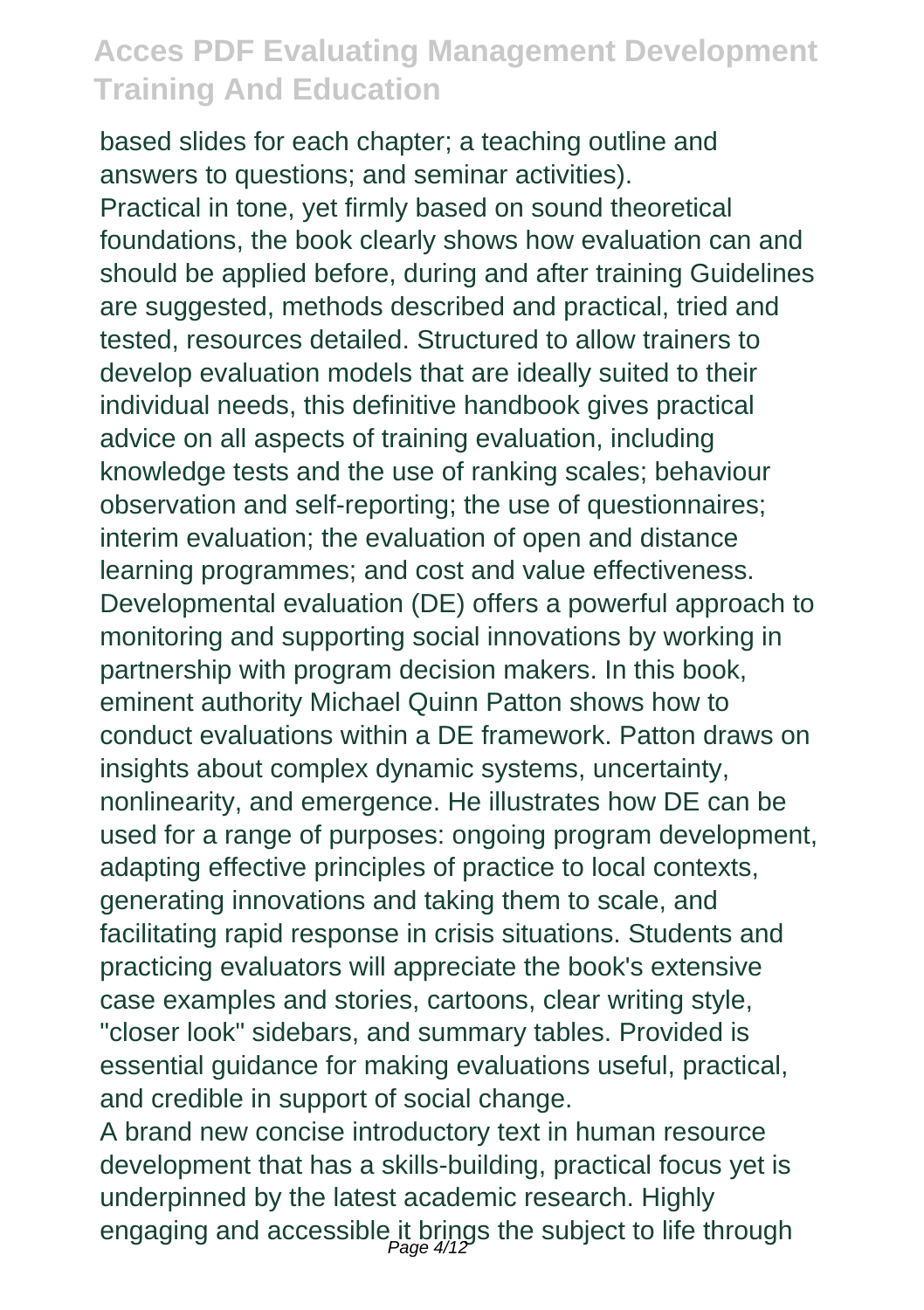innovative learning tools including videos and active case studies.

Based on the set of managerial competencies specially developed by the American Management Association for a new core management curriculum, The AMA Guide to Management Development provides readers with a comprehensive understanding of how to continually develop managers throughout their entire organization. The book considers every factor important in management development, and features in-depth information on topics including: • The five major categories of competencies, including business knowledge and the ability to lead and manage change and innovation • The specific skills needed, including communication skills and people management skills • Alternative methods organizations may use to develop managers, including different types of training and evaluation of learning effectiveness Management development is a crucial task for every enterprise. This book gives readers the guidance they need to make sure that both current and future managers have the abilities their organizations need to prosper.

The development of Human Resource has assumed importance particularly after the government's focus on HRD, introduction of liberalized economy and globalisation of world trade. This has led to world trade competition. For this purpose, every corporate entity sought ISO certification, which enjoins on the industry to impart regular training to its workforce. Thus training has taken centerstage. HR is now considered as human capital and much importance is given to the development and training of this unique resource. The one area in HR that found global visibility is training. Training has a direct relationship to HR's concern about human capital development and globalisation of workforce. People want to study at their own pace and time. The exciting development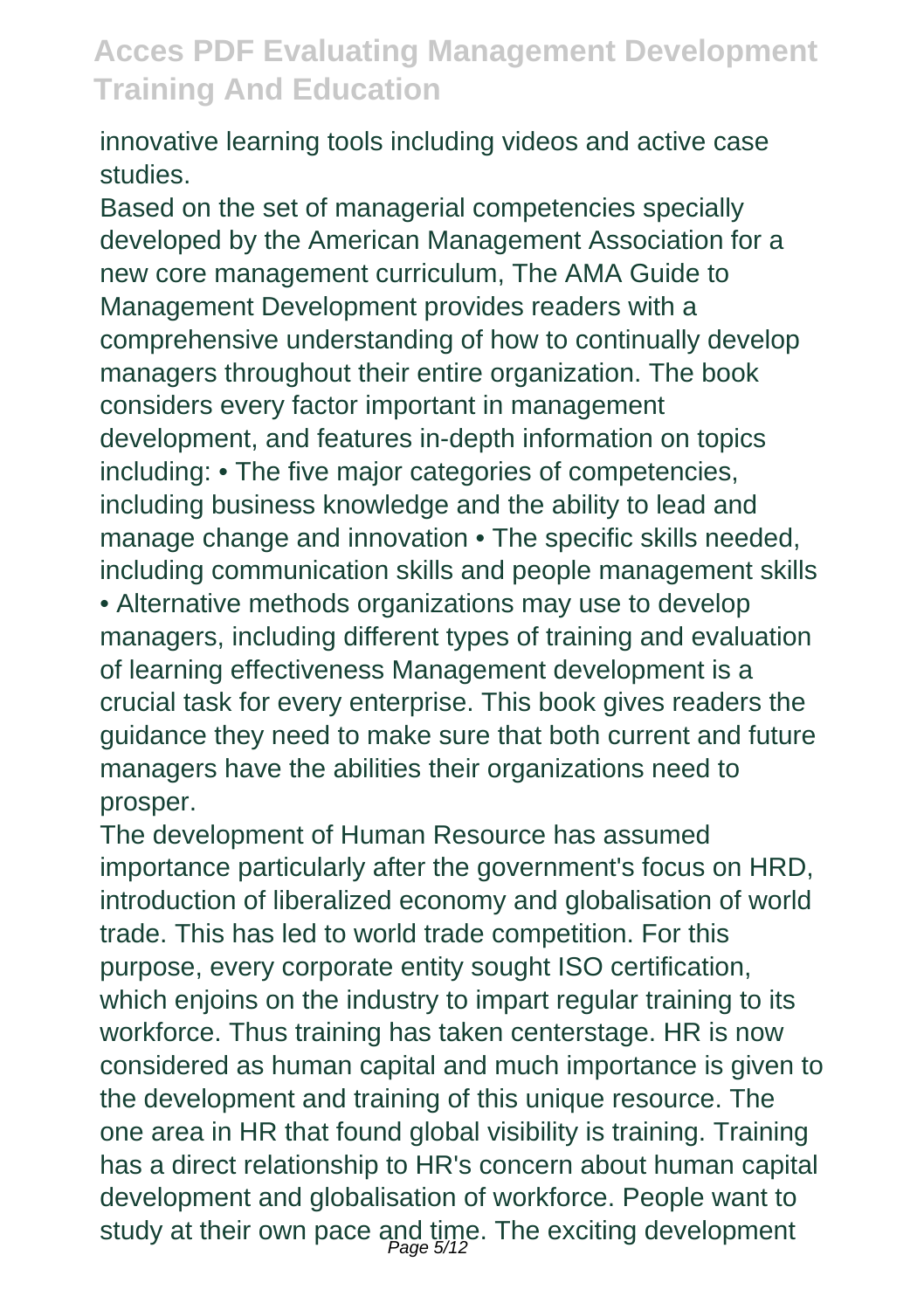area is therefore e-learning. Keeping the above developments in view, it is imperative that business organisations should develop their own internal resources for training and development of their workforce. While giving stress on management development, most organizations ignore development and training of operatives who constitute the bulwark of their human capital. This aspect has been suitably taken care of in this book. This comprehensive book covers all aspects of training and development starting from conceptual inputs to management of training environment, instructor's competencies, transfer of learning, IT based training, to mention a few should be presented to line managers. The book is divided into four parts - Training and Development, Training Delivery, Evaluation of Training, and the last part containing eleven Appendices relating to the Text.Attempt has been made to present the subject in a succinct and lucid manner, bringing the latest on the subject. The text focuses not only on the traditional training methods, but also on the importance of development dimensions. This comprehensive compendium on training and development, sprinkled with copious examples, will be useful for the budding trainers, HR practitioners and academicians alike. As the global economy has changed and thus organizations with it, more learning is delivered at and through work and individuals are encouraged to utilise the opportunities that advances in technology have brought to take charge of their own learning. Essential reading for the CIPD Level 7 Advanced postgraduate unit Designing, Delivering and Evaluating Learning and Development Provision, Designing, Delivering and Evaluating L&D critically examines the contextual factors impacting upon these activities in organizations. With case studies from the public, private and voluntary sectors as well as examples of international practice, the book helps to identify some of the challenges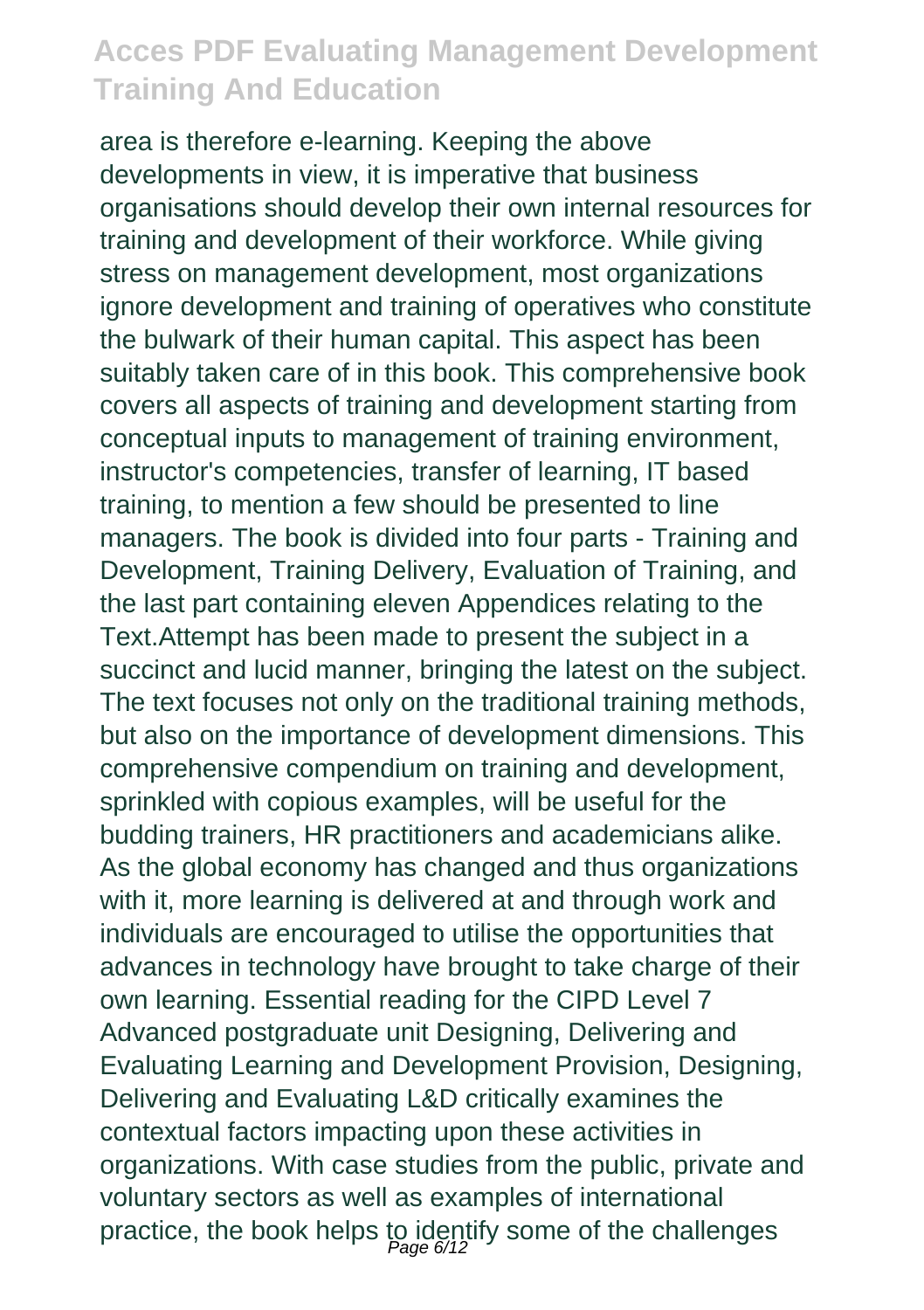L&D professionals face in a range of environments. Designing, Delivering and Evaluating L&D is suitable not just for students working towards a CIPD Level 7 qualification, but also for those studying more general business and management degrees, as well as anyone who may have studied the subject previously and wishes to engage in continuous professional development with regard to this key HR practice. Online supporting resources include an instructor's manual, lecture slides and web links. Designed for students of "Management Development" on the CIPD PDS qualification and in business and HR degree programmes, this text offers an overview of management development to practitioners. It includes features such as: chapter outline; web links; end-of-chapter discussion questions and summary; exercises; and searching the web. Planning, monitoring and evaluation (PME) remains a challenge for many development organisations, increasingly faced with the rigours of designing and using a well-structured monitoring and evaluation system, and of linking this closely with their planning cycles. Effective PME is, nevertheless, essential for their organisational survival and to enable them to make an effective contribution to sustainable development. This book shares the 'real-life' experiences of 20 PME trainers and facilitators from Africa, Asia and Europe and offers some suggestions for effective support to PME processes. It focuses on civil society organisations, including NGOs, church-linked development offices, networks, and people's organisations. A rich selection of examples, success stories, challenges and practical tips are offered. The authors advocate careful and sensitive PME facilitation. A definitive work on the design and conduct of research in HRD, examining the possibilities and limitations of particular methods and techniques. Emerging debates on the purpose, nature, practice and theoretical base of Human Resource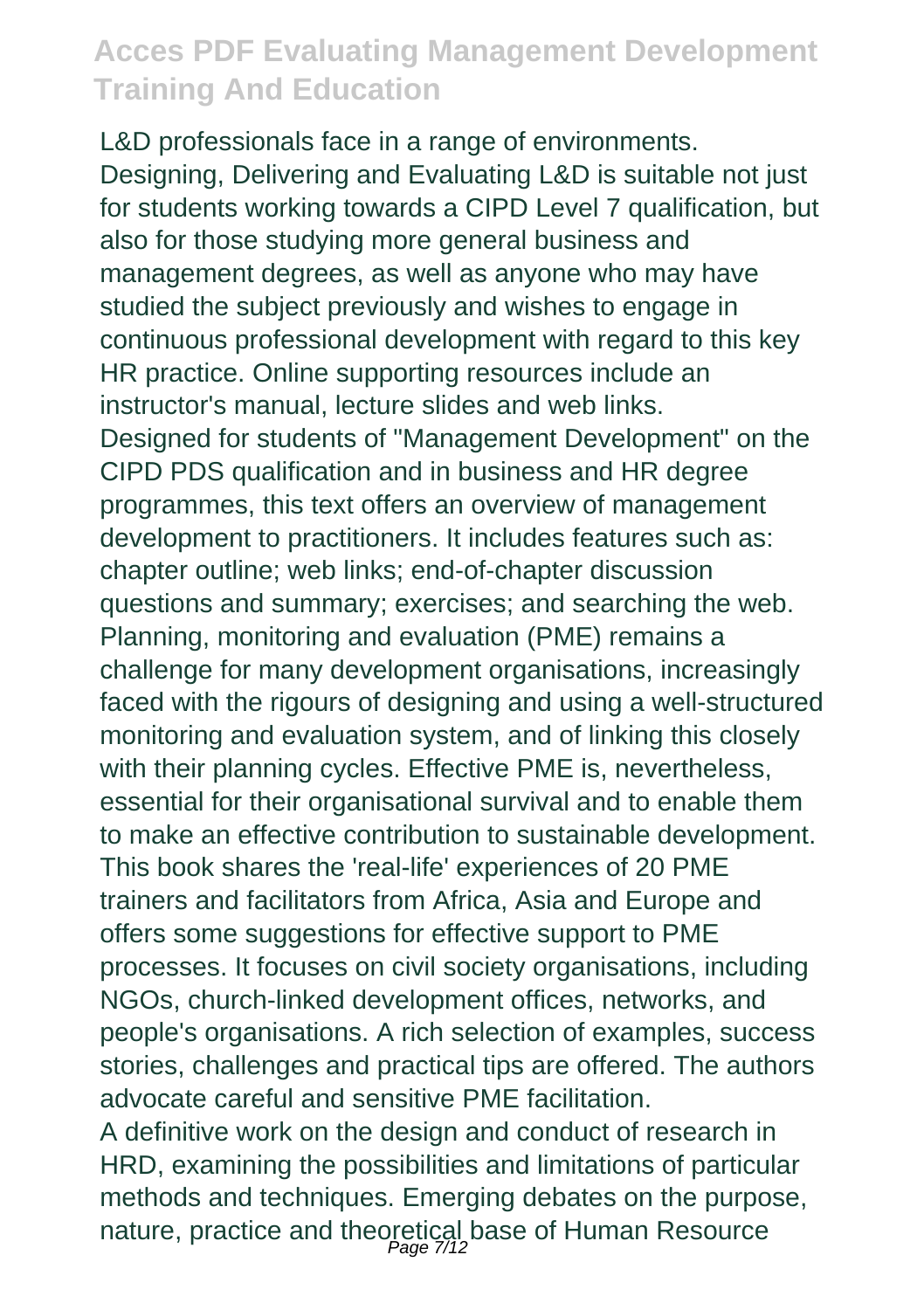#### Development.

Sharpen your expertise in applying different methods of evaluation to a variety of organizations and areas of training. This book's lessons guide you through every step and illustrates the process with real-life examples. Helpful tools and checklists explain how to win support from senior management, evaluate your instructional strengths, and more. Based on the set of managerial competencies specially developed by the American Management Association for a new core management curriculum, The AMA Guide to Management Developmentprovides readers with a comprehensive understanding of how to continually develop managers throughout their entire organization. The book considers every factor important in management development, and features in-depth information on topics including: • The five major categories of competencies, including business knowledge and the ability to lead and manage change and innovation • The specific skills needed, including communication skills and people management skills • Alternative methods organizations may use to develop managers, including different types of training and evaluation of learning effectiveness Management development is a crucial task for every enterprise. This book gives readers the guidance they need to make sure that both current and future managers have the abilities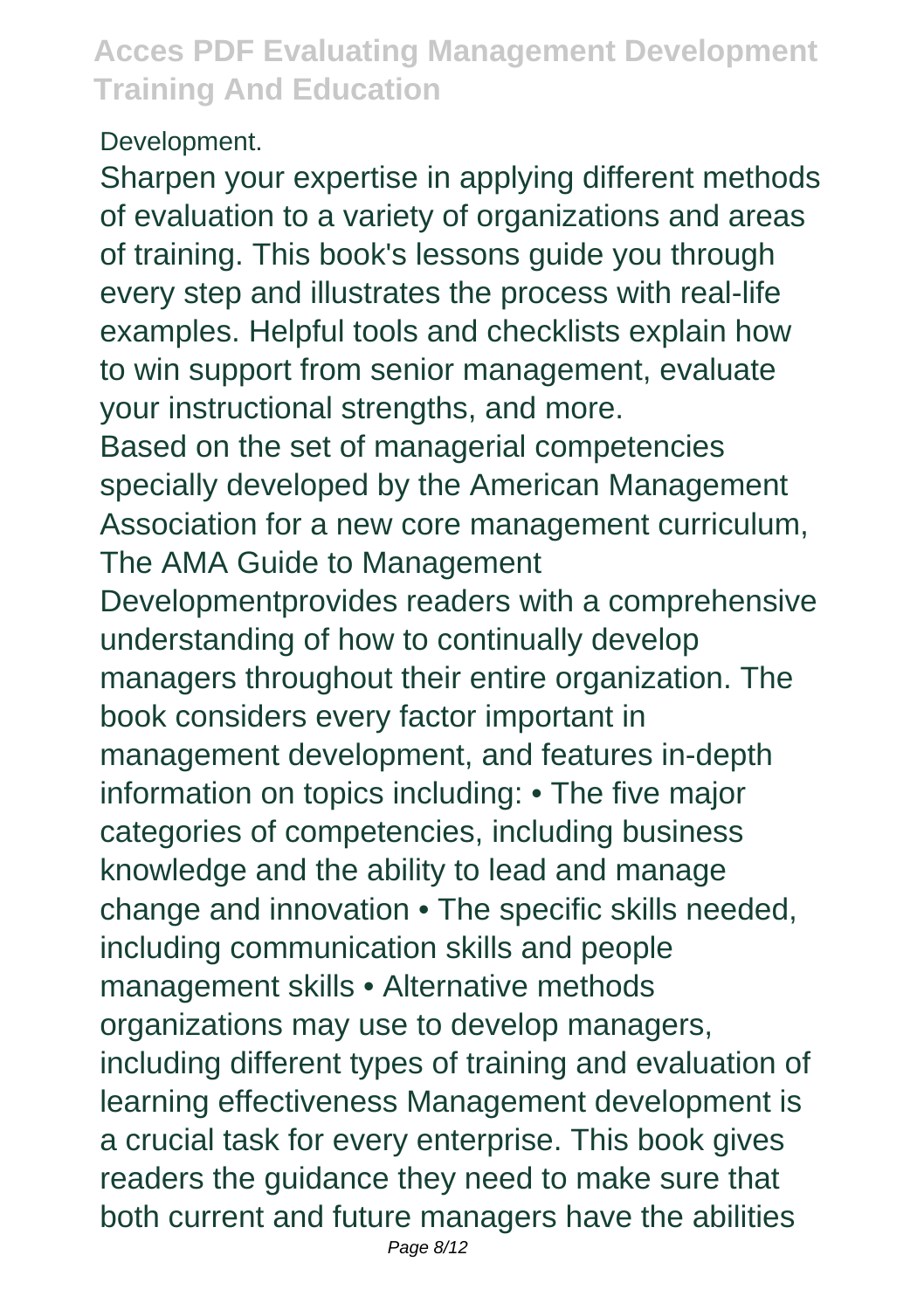their organizations need to prosper.

Part 1: Aims and purposes: Introduction -- Purposes and styles of evaluation -- Part II: Design and methods: A framework for evaluation -- Data collection media -- Data collection methods -- Interpretation and use of evaluations -- Part III: Applications: evaluation of methods, courses and policies: Evaluation of methods -- Evaluation of courses, programmes and system -- Evluation of policies.

This text argues that higher education must develop better and more consistent practices with regards to the evaluation of training and development. It provides a guide to practices and uses examples and case studies to show the benefits that can be gained from using evaluation effectively.

Establishing the Value of Training helps trainers and managers meet these challenges by providing practical guidance, job aids, and worksheets for calculating training costs and returns. It provides proven strategies for combining traditional return-oninvestment methodologies with assessments of other less tangible benefits of training.

UK health care specialists discuss reforms in the NHS and the associated managerial and conceptual issues in this volume. Both theoretical and practical aspects are covered, including quality, consumer choice, medical audits, strategic information systems planning and ideology.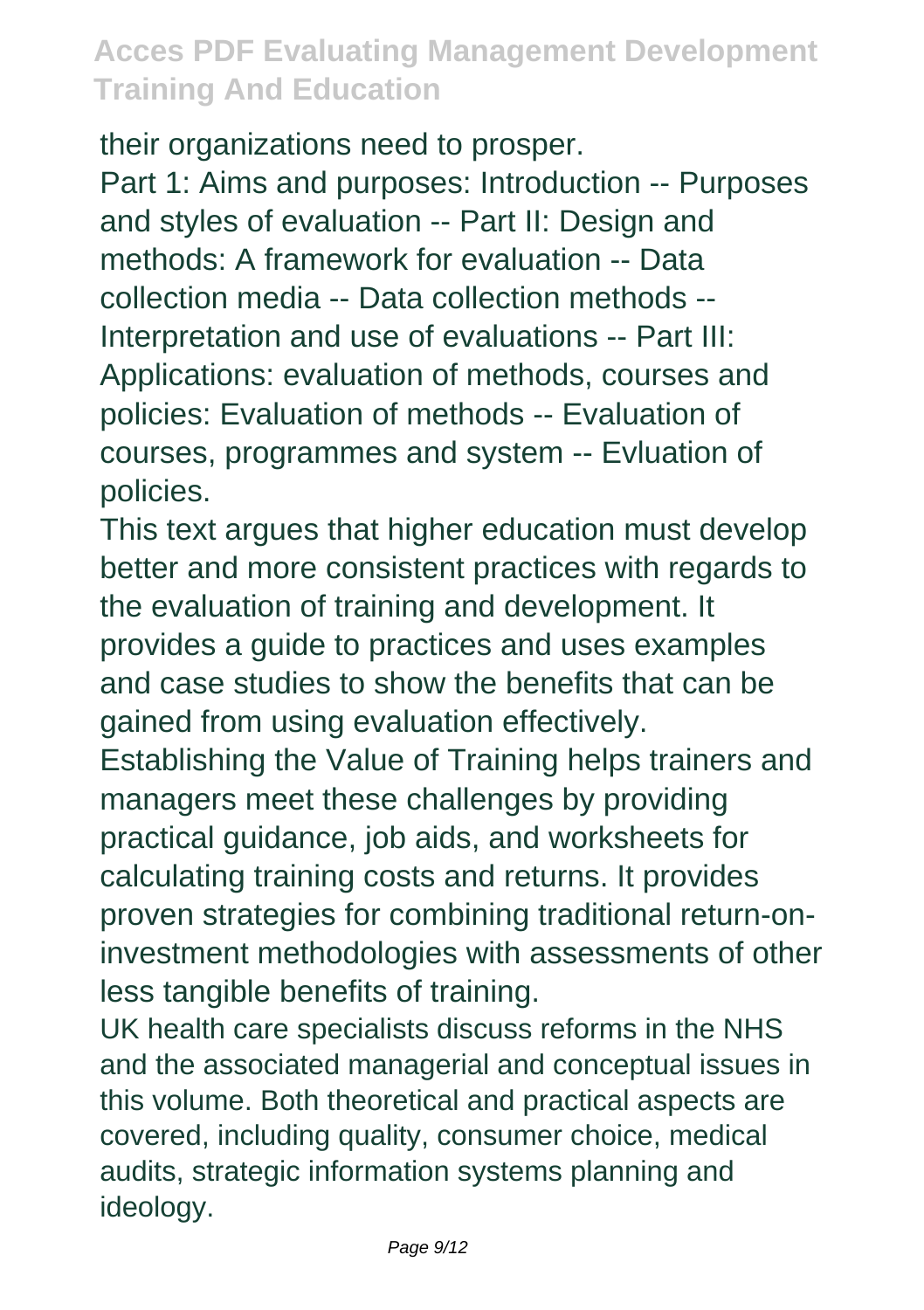On few occasions in the history of modern management have leadership skills been in such sharp focus as they are now. The ability to direct often very large and diverse organizations; to make sense of the complex and turbulent markets and environments in which you operate; and to adapt and learn seems at an all time premium. The premise behind the fifth edition of this influential Handbook is that leadership, management and organizational development are all parts of the same process; enhancing the capacity of organizations, whatever their size, and the people within them to achieve their purpose. To this end, the editors have brought together a who's who of current writers on leadership and development and created the definitive single volume guide to the subject. The perspectives that the text provides to leadership, learning and development, embrace the formal and the informal, cultures and case examples from organizations of all kinds; and offers readers a rigorous, readable and, where appropriate, ground-breaking book. In the 14 years since the fourth edition of this classic book, very much has changed. But the need for this Handbook is as strong as ever and the Fifth Edition of Gower Handbook of Leadership and Management Development is set to become a definitive read for senior managers and those who develop them and an essential reader for the management students aspiring to become the next generation of leaders.

The purpose of this research was to investigate issues in the evaluation of executive training programmes in Saudi Arabian organisations. The researcher investigated the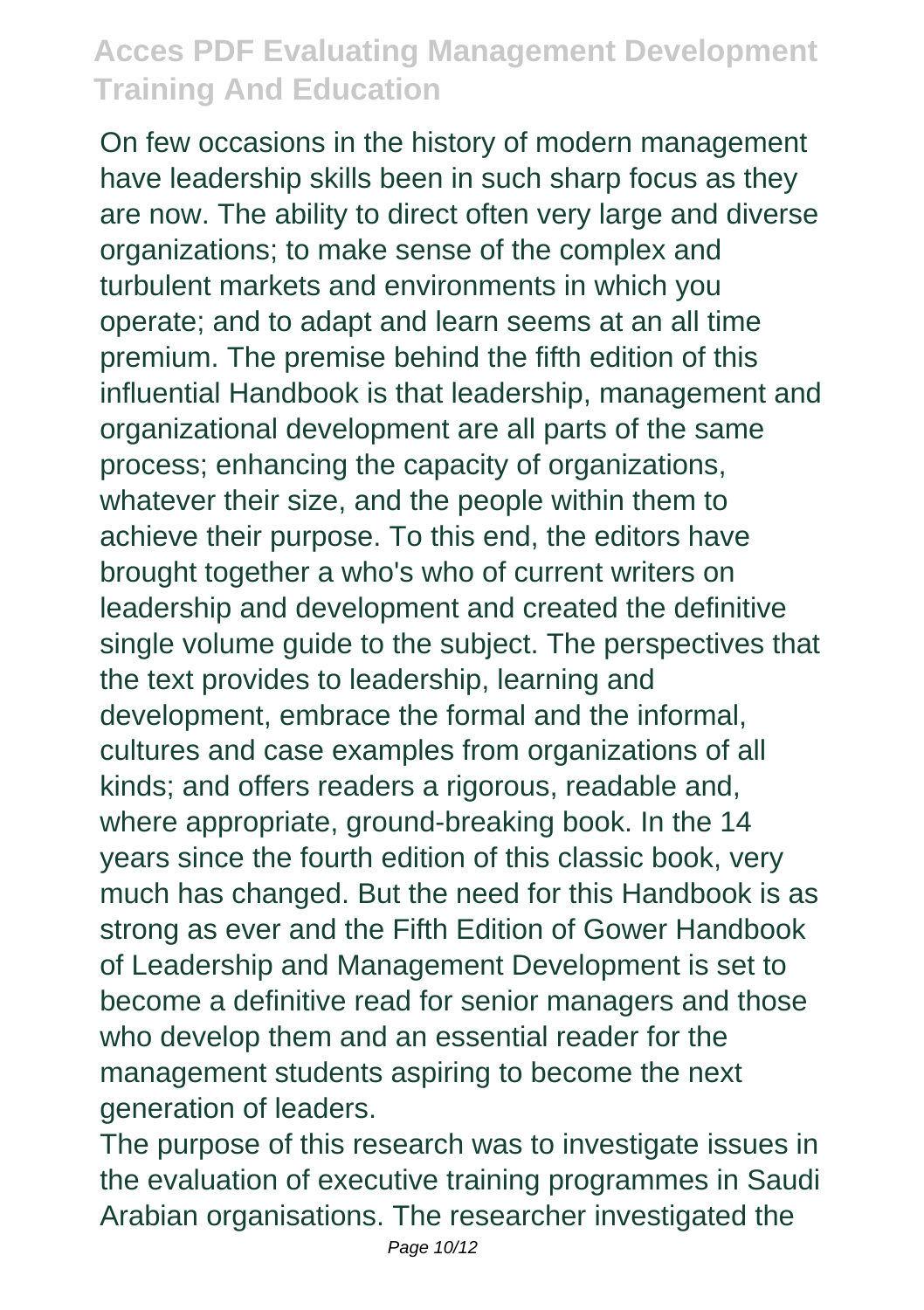impact of training of the Executive Development Programmes (EDP) offered by the Institute of Public Administration( IPA) upon on-the-job performance of the executives who attended it. In order to achieve this purpose the data from participants in ten EDPs and the participants' superiors was collected in two surveys. Some sources have claimed that training is ineffective in Saudi Arabia, particularly Executive training, in producing observable change in the workplace. Yet these same sources have made no effort to evaluate, or statistically document, whether the statement is true. In addition, little has been said about the Saudi management context elsewhere regarding the social and organisational environments and the impact that they have on successfully applying the material and methods learnt in a training course once the attendee is back at the workplace. The present study attempted to do this. Difficulties in developing managers, and training them, have arisen because of Saudi Arabia's accelerated development from a traditional, tribal society towards a modem, industralised country. Field research was conducted in Saudi Arabia from December, 1993 to November,1995. Methods of eliciting data included questionnaires before the training programme, after the programme, and from their supervisors. The study improves models for understanding the nature of factors influencing management training and development in a context like Saudi Arabia. The researcher found that most Saudi managers and executives felt that Executive Development training was desirable and needed. The researcher found that actual implementation of their